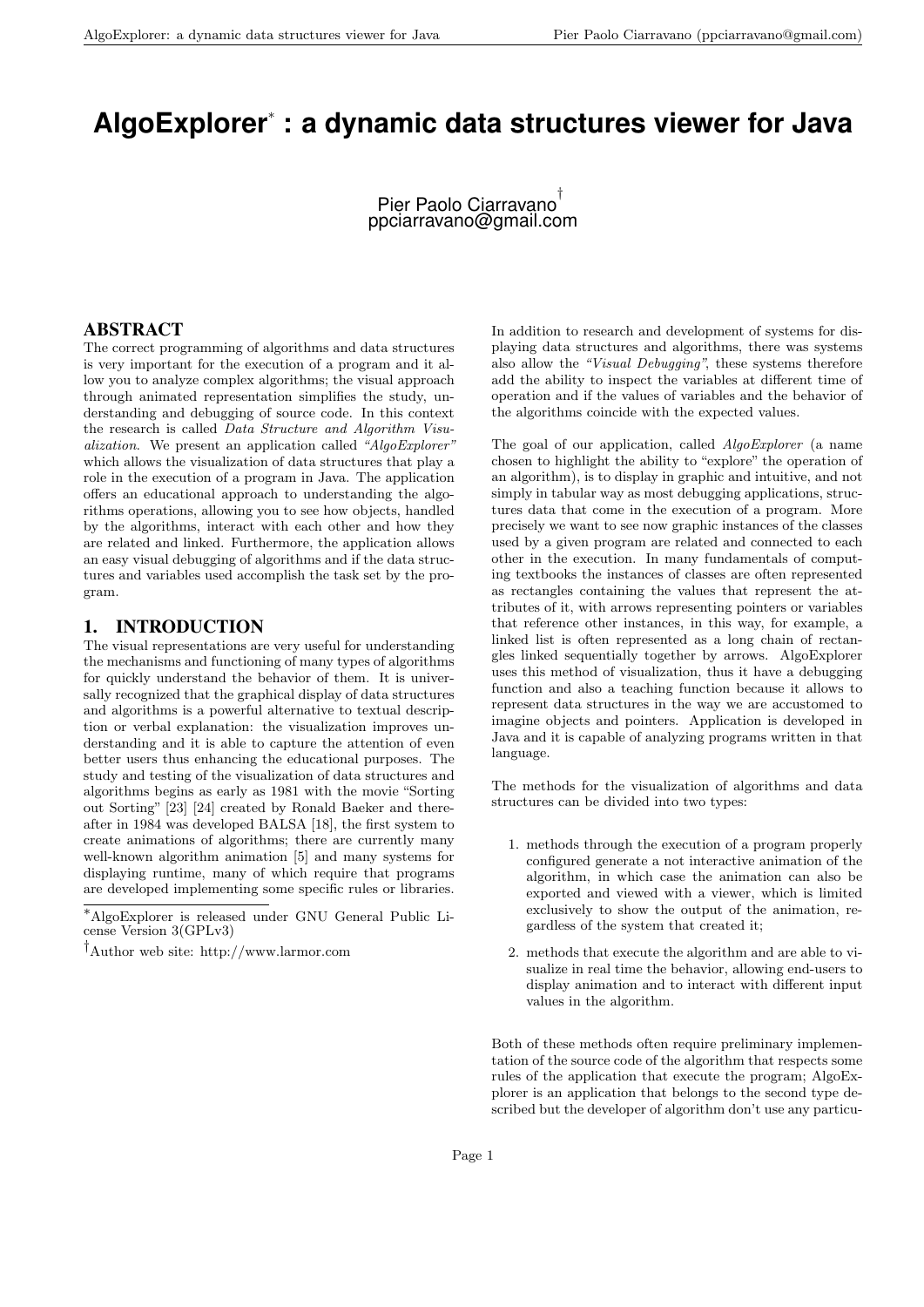lar rule for the creation of the algorithm or external libraries and utilities in addition to those for the algorithm. Algo-Explorer can be used as an application for debugging Java programs and for educational purposes for the study of algorithms well known in the literature, allowing interaction with several inputs in order to facilitate understanding; it also allows the export of the animation appears in the execution of the algorithm, so that you can display it using a standard browser equipped with Adobe Flash Player plug-in [2].

## 2. RELATED WORK

AlgoExplorer, of course, is not the only application that deals with the graphical display of data structures manipulated by the algorithms. It is therefore considered appropriate, at this point, analyze and compare with AlgoExplorer three other applications that deal with the similar type of visualization. The applications are:

- The Lightweight Java Visualizer (LJV) [21] [15]
- *•* jGRASP [20] [14]
- *•* JAVAVIS [22]

LJV is a simple tool for displaying data structures in Java. The application uses the Java Reflection for introspection of the data and the Graphviz library [7] for graphical display of the graph representing examined data structures. LJV does not have any graphical user interface and developer of the algorithm integrate the library calls of LJV to allow interaction. The output of LJV is a file text description of the graph, which then will be draw from the Graphviz library.

JGRASP is a lightweight development environment, implemented entirely in Java and designed for the automatic display of data structures for educational purposes. JGRASP allows the development of programs directly from its GUI (quite complex) and the visualization intuitively the traditional data structures such as stacks, queues, linked lists, trees and hashtable. jGRASP use JDI for introspection of data structures.

JAVAVIS is a program useful to the understanding and teaching of object-oriented programming, it allows you to monitor the execution of a program and to see its behavior through two UML diagrams: sequence diagrams and object diagrams. It uses JDI and the source code to allow the display as a normal debugging of an IDE for development.

AlgoExplorer, however, is an application specifically designed for displaying data structures that play a role in program implementation; it uses a custom graphical environment and it does not force the programmer to comply with specific rules or to use special libraries. However jGRASP is also a fairly complex development environment in the first approach and the visualization is restricted to certain types of data structures; instead AlgoExplorer is simple, usable and limited to the visualization of data structures, it is capable of visualize all memory status even if it does not visualize in an intuitive way traditional data structures such as arrays.

In Table 1 we compare the characteristics of the examined programs and AlgoExplorer.

# 3. KEY FEATURES

The application designed for the Java language, must visualize, in a graphic display, the state of variables and objects managed and manipulated by the algorithms. The following examples show, with some assumptions for the application, what are the views we want to achieve :

*•* Example 1:

We have an algorithm that operates an order on a linked list, we want visualize how the algorithm operates on the elements of the list and how the elements of the list are related to each other in sequential steps of the execution.

*•* Example 2:

We have an algorithm that handles AVL trees, we want visualize how the algorithm operates on the nodes and how occur any rotational at insertion or deletion of a node.

*•* Example 3:

We have a program that implements the Dijkstra's algorithm on a graph; the graph is displayed in graphic and it display at any significant interaction of the algorithm the choices made by the algorithm on the same graph.

The basic requirement is that the algorithms are not written using specifically rules or API, the developer don't implement any particular creation rule or use external libraries as well as instructions and utilities for the algorithm itself. The application must allow the visualization of relations between all objects and variables in the algorithms execution points chosen on the source code, so as to allow examination the values of the variables chosen and the examination of relationships between objects of classes that you want to view. The application must allow the study of algorithms using a GUI (Graphical User Interface) easily usable. The portability of the application is granted by the Java SE 5 (Sun JDK 1.5 or later) [11], without using native libraries, so AlgoExplorer can be run on any operating system which has this version of Java. It would be desirable to be able to export animations generated and then display them in a web based, accompanied by explanatory text that describes the steps.

## 4. IMPLEMENTATION

AlgoExplorer consists of two distinct phases of user interaction: the first phase include the classes import of the program you want to perform, the choice of the class you want view and the choice of the variables to be inspected; the second phase include the control of the program you want to perform and visualization of data structures that have been chosen for display.

In the first phase, AlgoExplorer allows the import of the binary and optionally source Java classes. The imported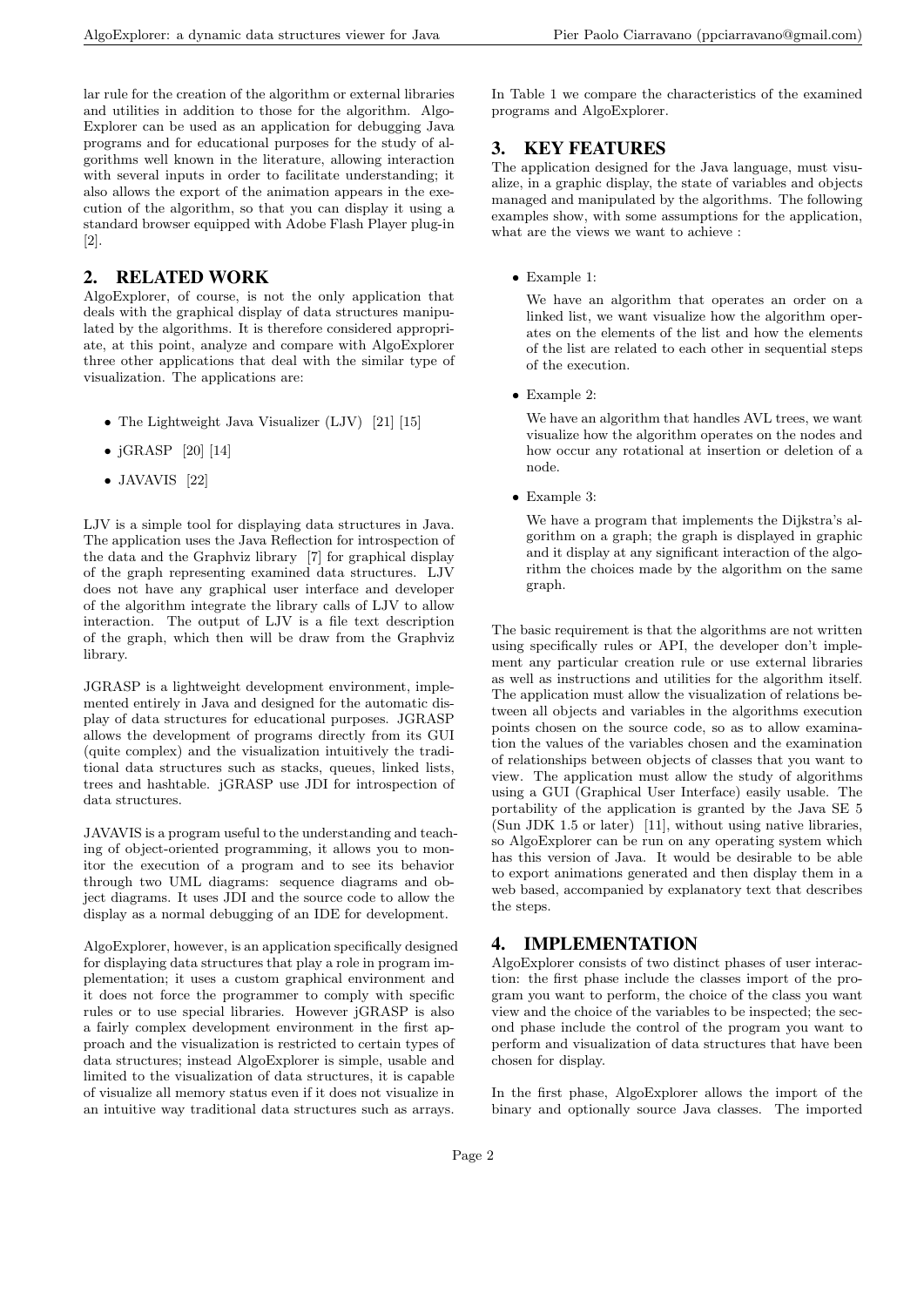|                                                                | LJV            | iGRASP   JAVAVIS | $\mid$ AlgoExplorer |
|----------------------------------------------------------------|----------------|------------------|---------------------|
| Interactive animation that follows the runtime behavior        |                |                  |                     |
| Basic instances visualization of data structures               | v<br>$\lambda$ |                  |                     |
| Ability to export the animation                                |                |                  |                     |
| Algorithm must follow strict rules and implement specific APIs | Х              |                  |                     |
| Displaying of the animation with a Web browser                 |                |                  |                     |
| Needs the source code of the algorithm                         |                |                  |                     |

**Table 1: Compare of examined programs and AlgoExplorer**



**Figure 1: Execution and monitoring GUI**

classes are displayed in a tree structure that highlights packages; the classes that contain a *main* method are highlighted in a different way, so they can be chosen for the execution. For each class you can view the source code if imported, set any breakpoints in which you want AlgoExoplorer displays the status of objects and variables, choose whether instances of the class will be shown and which attributes will be the label of the instance and choose the attributes that can be inspected in order to know the value breakpoint identified in different source code. If you have not entered any breakpoints in the source code, the visualization of the data structures will be done only after the *main* method of the executed program. Once you have made your choices you can execute a class containing the *main* method. You can set program parameters to pass to *main* method and any options for the Java Virtual Machine that will run it.

In the second phase (Figure 1), AlgoExplorer allows the visualization of data structures. In a special area the user interface displays the instances of choices classes and you can choose the display scale and automatic layout that will be used to display the data structures (tree or graph). You can also control the program execution: a program is initially suspended and using a special command it can be started; for each breakpoints on the source code, execution stops itself to view the status of instances of the classes selected for display and when you want you can continue to run. When execution is suspended, you can click the visualized instances to inspect the values of the attributes selected for inspection as the first phase of AlgoExplorer.

## 4.1 Module of workspace configuration

On AlgoExplorer starting you just get a window that shows the configuration interface of the workspace. The *workspace* is a binary set of classes and their source code, so the first required thing is the binary Java class loading and source code of the algorithms (or programs) that want to be analyzed.

The inclusion of the directory containing the binary bytecode file is mandatory, while the inclusion of the file folder containing the source file is optional. AlgoExplorer can work even on programs that haven't their source code, in this case, however, you will not be able to set breakpoints on source code and the visualization of chosen data structures will be only at the end of the program. AlgoExplorer visits recursively the specified directory to search for binary class; this search is not simply limited to identify a class when it is a binary file with *"\*.class"* extension, but it is actually verified if the file is compliant with Java bytecode files. AlgoExplorer uses the *Apache Byte Code Engineering Library API* [4] that allow the analysis, creation and manipulation of binary files representing compiled bytecode classes; the bytecode files are analyzed to search for public and private attributes, for the name of the source file references the bytecode file and for the integers represents the numbers of lines of source code actually executive of the source file. We use this procedure rather than the Java Reflection API *(java.lang.reflect)* [10], for many reasons: first because by using Java Reflection you have to read the class that you want to consider using the static *Class.forName* method; in this way, the class is loaded in the running Java Virtual Machine (JVM), which reads the bytecode and makes it available for execution as well as any other class used by the JVM and any external reference or dependence of the class is loaded. Then, using this method, if you look at a class that has a reference to a class not in JVM classpath, you might be incurred in a *ClassNotFoundException* exception type; this side effect is not generated by the Apache Byte Code Engineering Library API, which instead simply read the class bytecode just like any file, without investigating the dependencies. Furthermore the Java Reflection was not used because this technique can't know the private attributes names or private class methods names; the Apache Byte Code Engineering Library API have the ability to know these names and also it is capable of knowing the integers representing the numbers of lines of source code actually executive of the source file and also the name of the source file: this is possible on any class compiled using the option *"-g: none"* in the *javac* command. These abilities are of considerable interest for AlgoExplorer because we are interested also to analyze these references.

AlgoExplorer stores in instances of class *ClassDescriptor* the attributes names and their types and in instances of class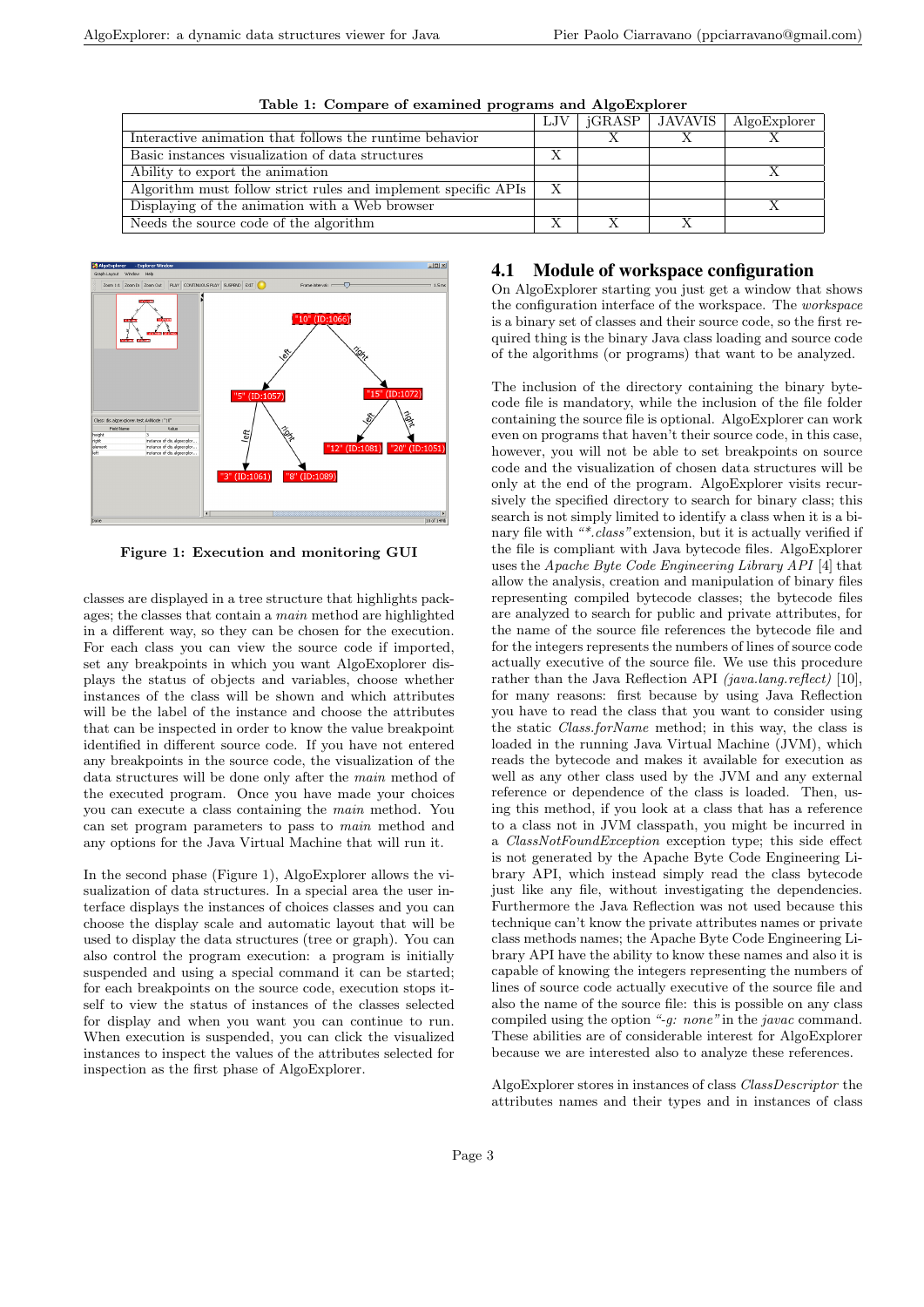*SourceDescriptor* the name of the source and the integers representing the numbers of lines in executive source code; AlgoExplorer uses these information to allow you the choice of variables inspect at run time. Afterwards AlgoExplorer visit the files bytecode of the classes, it presents the packages tree, where the main classes are highlighted appropriately.

When you select a class in the packages tree, AlgoExplorer presents the class source code, if it is available, and it also presents the visualization settings of the class instances. You can choose to visualize class instances in different color and you can chose also the class attributes to display; if you don't choose any attribute for the instance label, it will be generated using the *toString* method. You can insert or remove breakpoints in the source code, you can insert breakpoints only on lines of code marked as executable; they are identified by the Apache Byte Code Engineering Library API using *getLineNumberTable()* method in class *org.apache.bcel.classfile.LineNumberTable*. AlgoExplorer show the differences of the state of instances only at breakpoints execution and at the end of main method. The settings you made are saved on instances of *ClassDescriptor* and *SourceDescriptor* classes.

Once you have made the visualization choices you can start a main method using "Run" command in context menu of the packages tree: you can specify program arguments and JVM options, such as memory allocated for the heap or classpath setting of external libraries.

## 4.2 Programs introspection with the use of Java Debug Interface (JDI)

We chose to use the Java Debug Interface API(JDI) [8] to allow AlgoExplorer to examining instances of classes at execution time. JDI is a Java API (part of Java Platform Debugger Architecture (JPDA) [9]) that allows introspection of the states of the JVM, classes, arrays, interfaces, and instances of primitive types; it also provides control of the JVM execution, the threads control and creation, the brakpoints control, the exceptions notify and the class loader control. All application variables (classes instances, primitive types, arrays) can be inspected through JDI interface, which automatically assigns to each instance a unique ID; furthermore you can also know all references instances of some instance so you can know whether instances are contained in array, Vector, List, Hashtable or an application class. In Figure 2 there is the JPDA diagram.

Looking at this interface we show the follow features:

- *•* Easy to use, although poorly documented by SUN (Oracle) (there is only just Javadoc API and few examples of application code.)
- *•* Portability on any platform (it is present on SUN JRE and each JVM issued by other vendors must implement it).
- *•* It allows the introspection of any variable, even arrays.
- *•* It identify each instance with a unique ID and it returns in a simple way the objects that reference some instance.



**Figure 2: Java Platform Debugger Architecture (JPDA) diagram**

#### 4.3 Module of programs introspection

Afterwards the run of a main method, AlgoExplorer presents a new window that represents the visualization environment of execution, monitoring and control of the program that you want analyze. In AlgoExplorer the *Tracer* class and the *InspectThread* class deal with the execution and control of the programs. In Figure 3 we present the AlgoExplorer architecture diagram and in Figure 4 we present the introspection logic class diagram.

The class *Tracer* is responsible to initialize and prepare the JDI interface and it instances the *com.sun.jdi.VirtualMachine* class that will create a new JVM under the JDI control. The *Tracer* class also deals with initialize an instance of the *InspectThread* class, this is the true heart of AlgoExplorer introspection programs logic.

JDI uses event-driven architecture, so the *Inspect-Thread* constructor initializes the events listeners you want to go to observe; first of all it initializes an event listener on *com.sun.jdi.event.MethodExitEvent* and on *com.sun.jdi.event.ClassPrepareEvent*. The *ClassPrepareEvent* event sets a exclusion filter for the event *Method-ExitEvent* if the class is not chosen for visualization. The implemented *MethodExitEvent* event catchs all constructors of new instances: in this way AlgoExplorer can trace all initialized instances, it stores this informations in a *InstanceDescriptor* object.

The *InspectThread* class manages the events queue handled by JDI. JDI permits to suspend the execution of analyzed program when event occurs; we has chosen to manage all the events in this suspended mode to prevent the overlap of the events, furthermore, using this mode, is possible manage the play and suspend of the analyzed program as required in the specifications.

The *ClassPrepareEvent* event is executed for all new instances, the action associated with this event sets the listener for breakpoints in source code *(BreakpointEvent)* and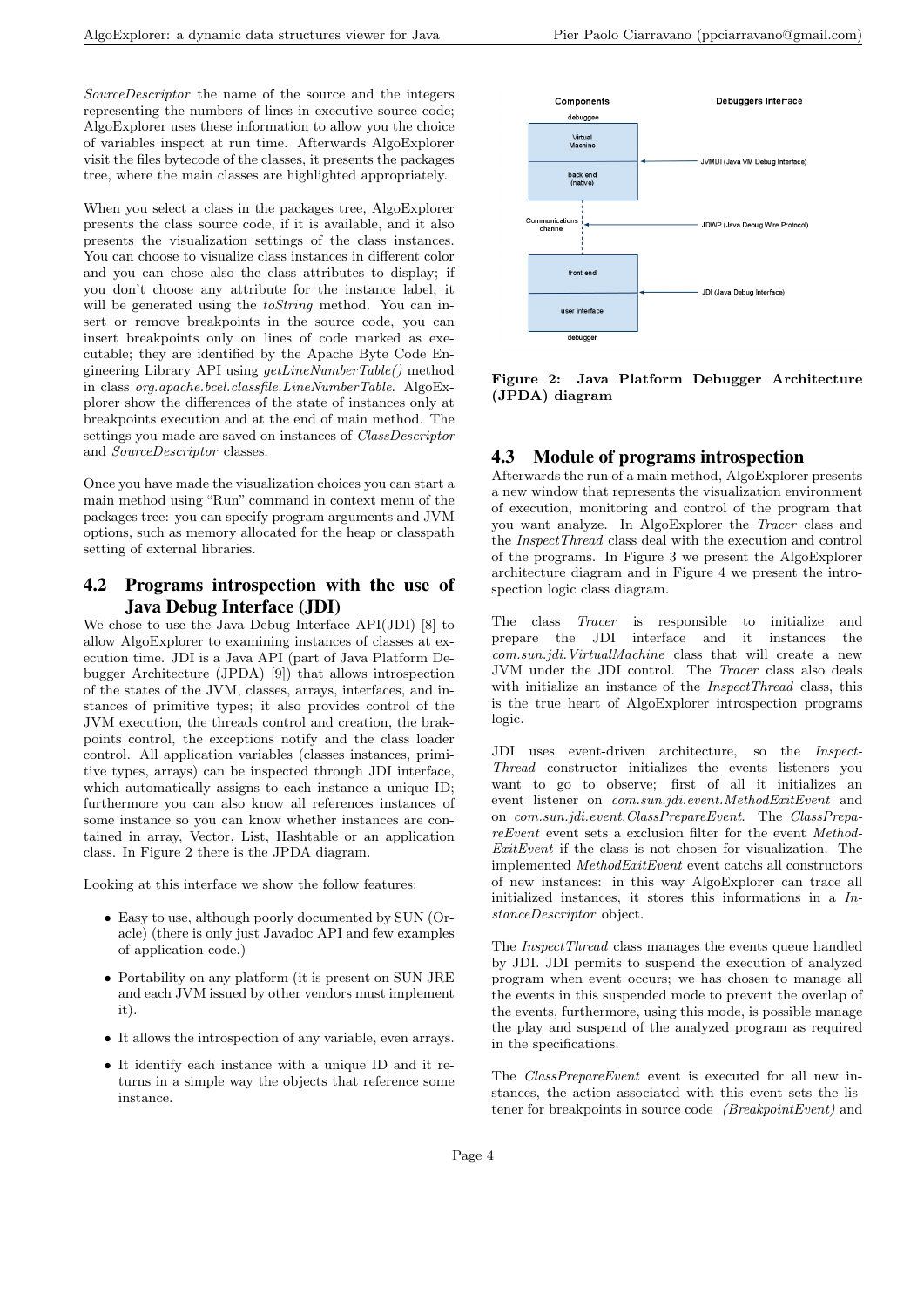

**Figure 3: AlgoExplorer architecture diagram**

sets the listener for attributes that you want to go to inspect *(ModificationWatchpointEvent)*.

On *BreakpointEvent* event AlgoExplorer executes the *updateInstancesReferencesAndLabel* method, which analyzes all instances of *InstanceDescriptor* type and for each instance, it updates the label to be displayed and also it updates all references of the instances using the recursive *findReferences* method. The method *findReferences* visits recursively, up to a preset and constant number of levels, looking for all objects that reference the given instance using the JDI *referringObjects* method of *ObjectReference* class; each found instance is stored in a new instance of the *InstanceReference* class.

Once the method *updateInstancesReferencesAndLabel* updated all instances, the *renderInstances* method of *ExplorerGraph* class is executed; it deals with the visualization of instances and links between them. We have chosen to use the JGraph [13] API for graphical visualization of object instances. This library is able to handle the visualization of complex graphs using the automatic positioning of nodes with different types of layout (tree or graph). The method *renderInstances* monitors changes made in instances and it makes any updates on the nodes of the graph, furthermore it check, using *isCollected* method, if the instance is under the garbage collection control; an asterisk appears at the end of the instance label if the instance is under the garbage collection control. However, you can disable the garbage collection via the AlgoExplorer settings file.

#### 4.4 Animation export and web viewer

AlgoExplorer allow to generate, through the open source Adobe Flex SDK [1], animation of its graphical output; the exported animation allow to see the algorithms operations for educational purposes even on web pages. AlgoExplorer enables the user to photograph different instants of interest in the visualization and add a text comment to each screen, which can explain the algorithm working. A XML file is generated through the class *XMLExporter*, which describes instances and their relations as shown in the visualization; later this XML file is read by the Flex AlgoExplorer viewer *(AlgoExplorerViewer)* allowing viewing on any browser with Flash Player plug-in [2] (supported by most operating systems: Windows, Mac and Linux). Only AlgoExplorerViewer was built using Adobe Flex 3 language, which implies that in

the future could be made a viewer who visualizes the XML file generated by AlgoExplorer using any technology.

## 4.5 Evaluation and performance

We used the Java profiling tool VisualVM [12] to analyze the performance of AlgoExplorer. We didn't see any performance problems due to design choices made and the use of the resources used by AlgoExplorer is directly proportional to the resources needed by analyzed programs.

The bottleneck could be the listener on *com.sun.jdi.event.MethodExitEvent* event (the applications under the JDI control are slow if there are frequent events run by JDI), but it isn't because it is called only on the methods of the classes you want to visualize, this procedure minimizes the slowdown of the analyzed programs.

## 5. EXAMPLES

Now we describe some examples of the use of AlgoExplorer for well-known algorithms, it permit to highlight the possible uses for the educational interactive understanding of algorithms.

#### 5.1 Ordered list

We analyzed the *ordered list* algorithm derived from source code in [17] and [16], which operates the insertion of items in an ordered list. The algorithm visit the list until find a item higher than the item you are entering, so that the latter is inserted immediately before the element found. The Figures 5-7 are some screenshots of AlgoExplorer output visualization in order to highlight the steps performed in the insertion algorithm.

## 5.2 AVL balanced tree

We analyzed the algorithm of nodes insert on a AVL balanced tree from source code in [26] and [25]. The Figure 8 is the AlgoExplorer output visualization for the AVL tree.

## 5.3 Dijkstra's algorithm

We implemented an algorithm that solves the problem of the *Single Source Shortest Path (SSSP)* on a simple and connected graph and with unitary values of nodes represented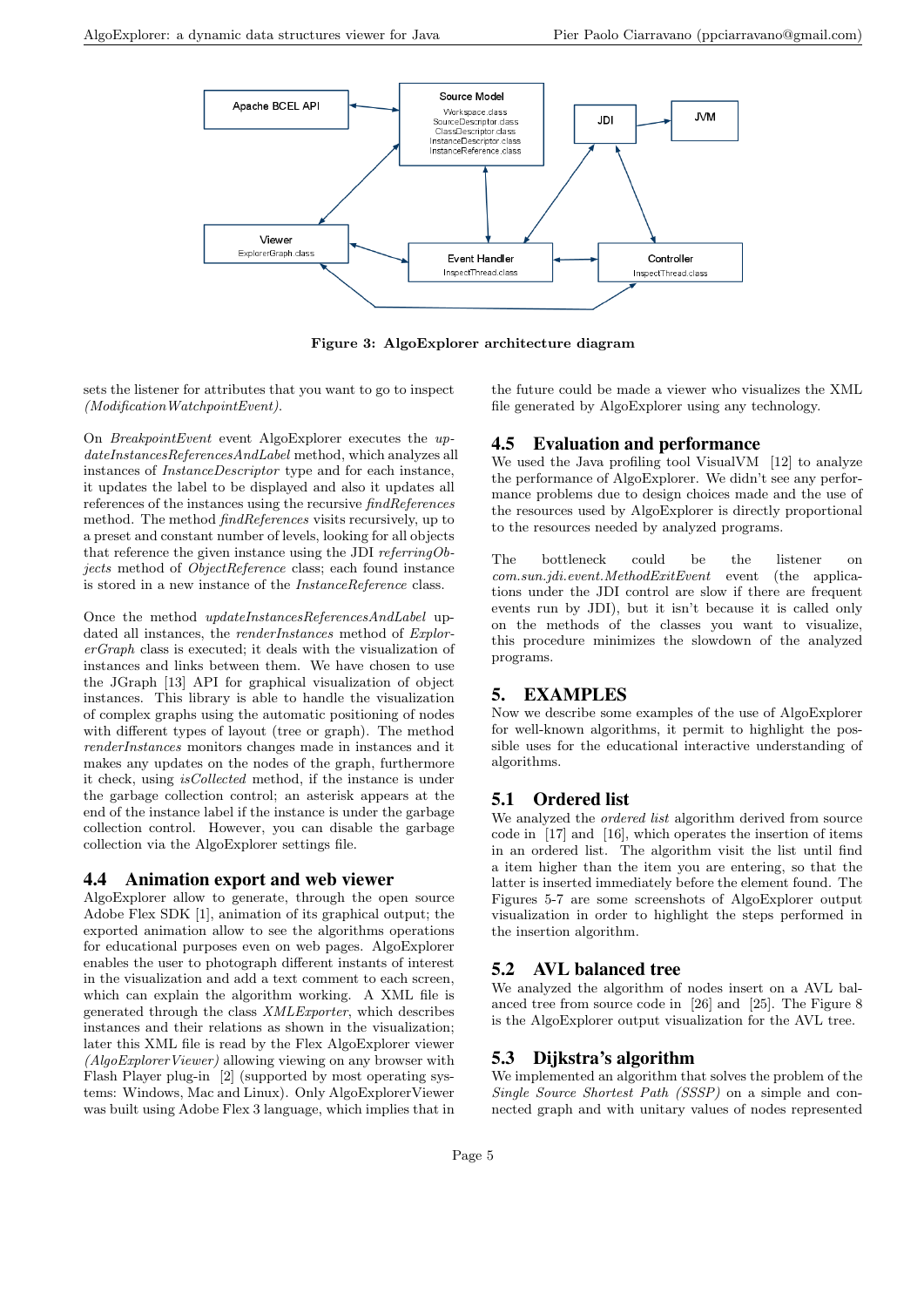

**Figure 4: Introspection logic Class diagram**



**Figure 5: Ordered list with 5 elements**



**Figure 6: Creation of an element with value set to "10"**

by adjacency matrix. We used the classical Dijkstra's algorithm [19]; the algorithm returns the shortest path tree from



**Figure 7: Completing the insert of new element**



**Figure 8: Visualization of a complete AVL tree**

a given node, there was also developed a data structure that transforms an adjacency matrix in a graph with objects, it allows intuitive visualization in AlgoExplorer. The Figures 9-12 are some screenshots of AlgoExplorer output visualization using different inputs.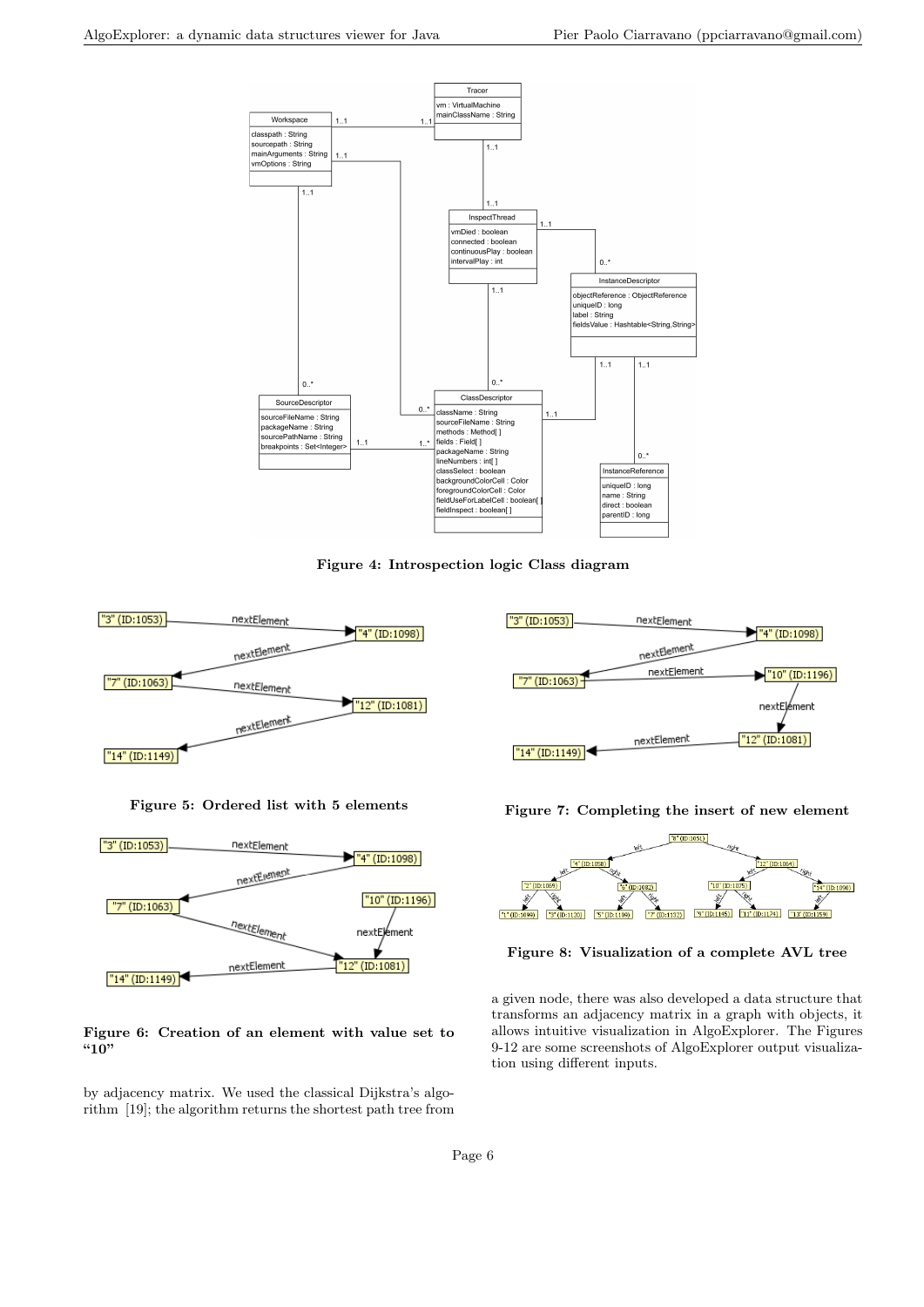

**Figure 12: Example of a graph with 10 nodes, fully connected and a shortest path tree extracted from a node**



**Figure 9: The graph used in the example**



**Figure 10: Shortest path tree generated from the node "3"**



**Figure 11: Shortest path tree generated from the node "5"**

### 6. SUMMARY AND FUTURE WORK

AlgoExplorer highlighted the strengths of the approach used: it is very simple, usable and it fully satisfies all key features required and described at the beginning of this document. From the analysis of the examples, we can assign a teaching validity to AlgoExplorer because it allows you to easily study and understand complex algorithms.

The use of JDI has made possible a interference-free of analyzed programs; this procedure may in later versions of AlgoExplorer also be used to visualize in an intuitive and automatic way some data structures that aren't currently